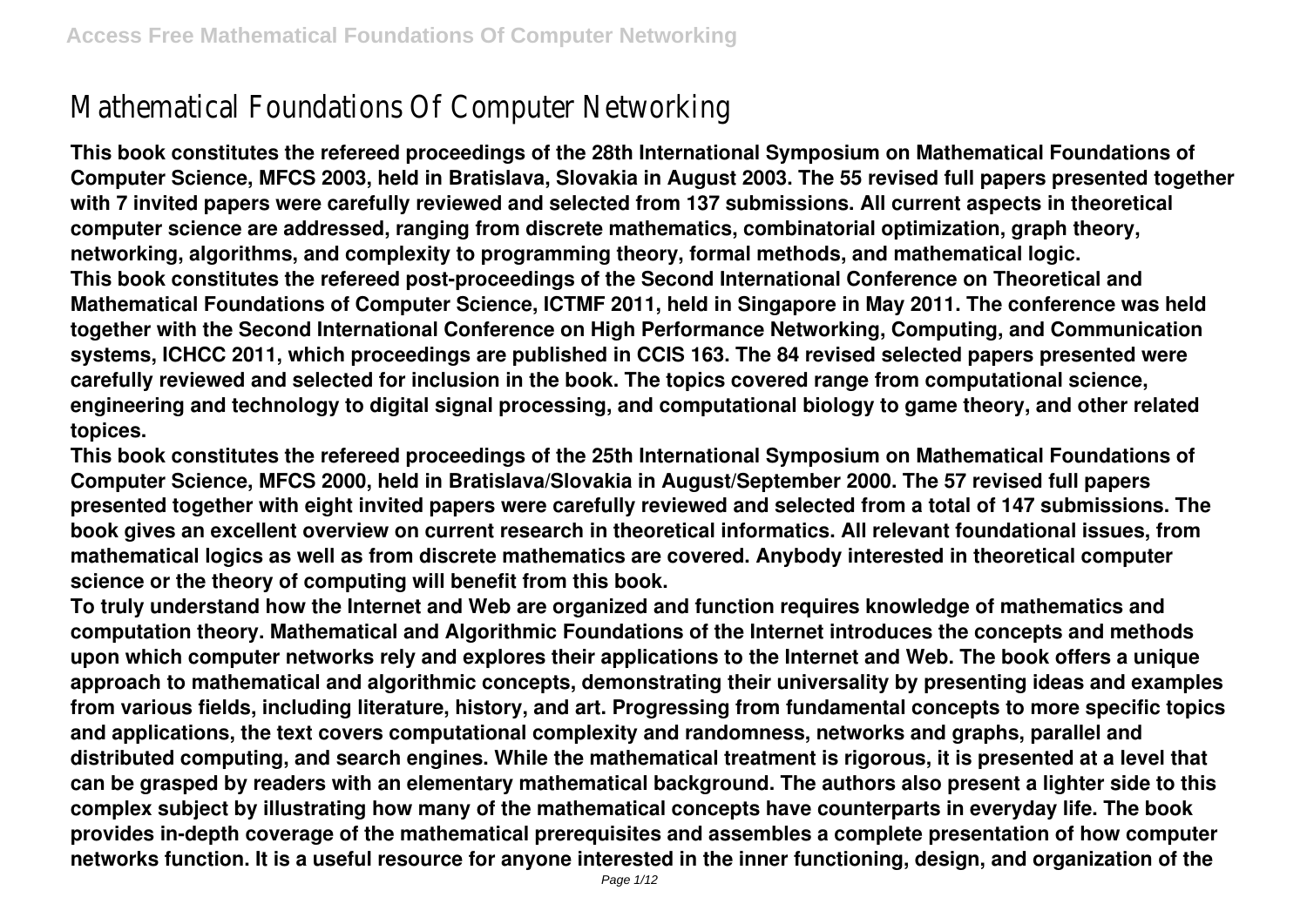#### **Internet.**

## **Mathematical Foundations of Computer Science 2003**

#### **Mathematical Foundations of Computer Networking**

#### **Mathematical Foundations of Computer Science 1997**

**23rd International Conference, FOSSACS 2020, Held as Part of the European Joint Conferences on Theory and Practice**

#### **of Software, ETAPS 2020, Dublin, Ireland, April 25–30, 2020, Proceedings**

#### **6th Symposium, Tatranska Lomnica September 5-9, 1977. Proceedings**

### **Mathematical Foundations of Computer Science 2012**

# **37th International Symposium, MFCS 2012, Bratislava, Slovakia, August 27-31, 2012, Proceedings**

This book constitutes the refereed proceedings of the 27th International Symposium on Mathematical Foundations of Computer Science, MFCS 2002, held in Warsaw, Poland in August 2002. The 48 revised full papers presented together with 5 invited papers were carefully reviewed and selected from 108 submissions. All relevant aspects of theoretical computer science are addressed, ranging from discrete mathematics, combinatorial optimization, graph theory, algorithms, and complexity to programming theory, formal methods, and mathematical logic.

This book constitutes the refereed proceedings of the 30th International Symposium on Mathematical Foundations of Computer Science, MFCS 2005, held in Gdansk, Poland in August/September 2005. The 62 revised full papers presented together with full papers or abstracts of 7 invited talks were carefully reviewed and selected from 137 submissions. All current aspects in theoretical computer science are addressed, ranging from quantum computing, approximation, automata, circuits, scheduling, games, languages, discrete mathematics, combinatorial optimization, graph theory, networking, algorithms, and complexity to programming theory, formal methods, and mathematical logic.

"To design future networks that are worthy of society's trust, we must put the 'discipline' of computer networking on a much stronger foundation. This book rises above the considerable minutiae of today's networking technologies to emphasize the longstanding mathematical underpinnings of the field." –Professor Jennifer Rexford, Department of Computer Science, Princeton University "This book is exactly the one I have been waiting for the last couple of years. Recently, I decided most students were already very familiar with the way the net works but were not being taught the fundamentals–the math. This book contains the knowledge for people who will create and understand future communications systems." –Professor Jon Crowcroft, The Computer Laboratory, University of Cambridge The Essential Mathematical Principles Required to Design, Implement, or Evaluate Advanced Computer Networks Students, researchers, and professionals in computer networking require a firm conceptual understanding of its foundations. Mathematical Foundations of Computer Networking provides an intuitive yet rigorous introduction to these essential mathematical principles and techniques. Assuming a basic grasp of calculus, this book offers sufficient detail to serve as the only reference many readers will need. Each concept is described in four ways: intuitively; using appropriate mathematical notation; with a numerical example carefully chosen for its relevance to networking; and with a numerical exercise for the reader. The first part of the text presents basic concepts, and the second part introduces four theories in a progression that has been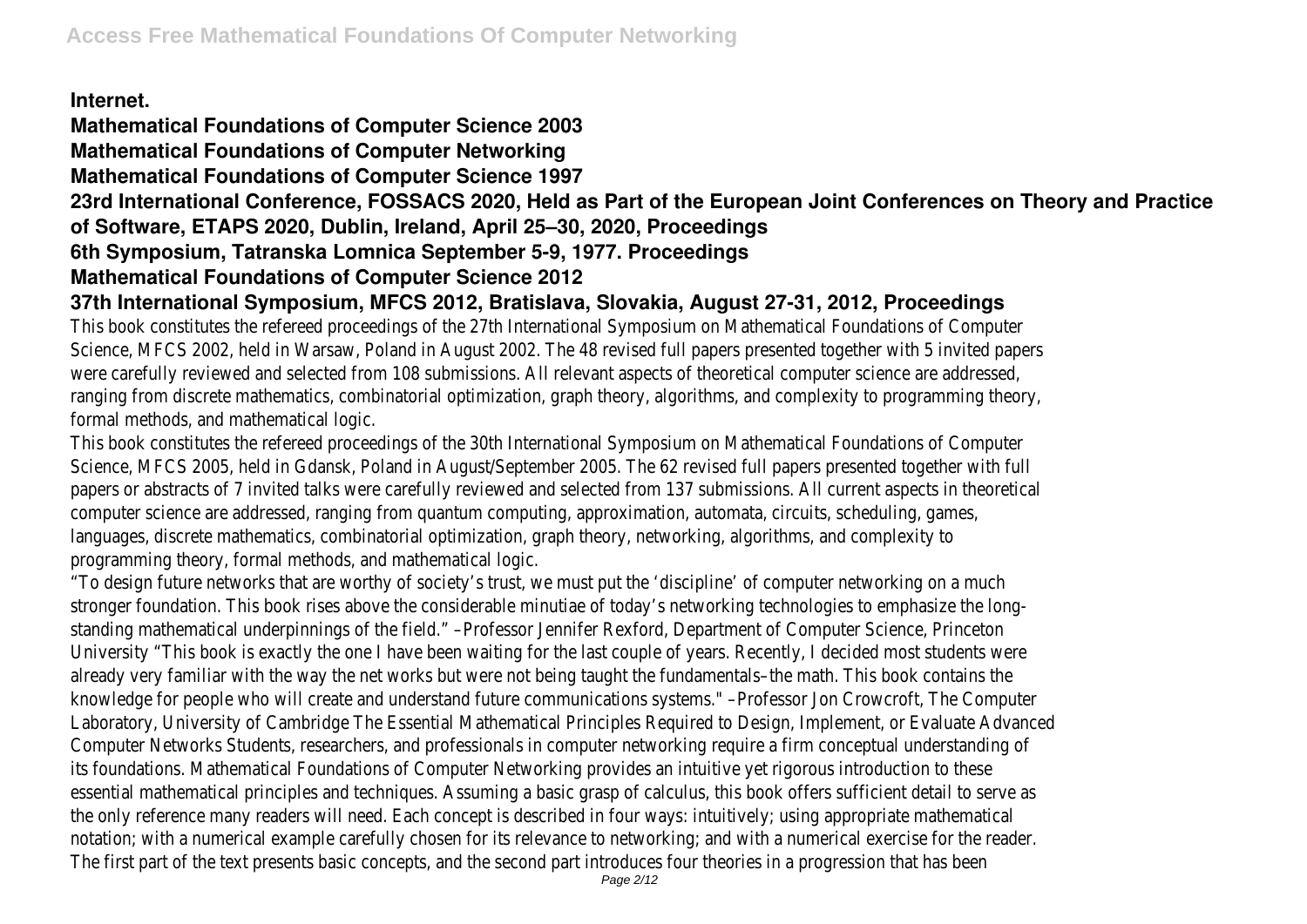designed to gradually deepen readers' understanding. Within each part, chapters are as self-contained as possible. The first part covers probability; statistics; linear algebra; optimization; and signals, systems, and transforms. Topics range from Bayesian networks to hypothesis testing, and eigenvalue computation to Fourier transforms. These preliminary chapters establish a basis for the four theories covered in the second part of the book: queueing theory, game theory, control theory, and information theory. The second part also demonstrates how mathematical concepts can be applied to issues such as contention for limited resources, and the optimization of network responsiveness, stability, and throughput.

This two volume set LNCS 9234 and 9235 constitutes the refereed conference proceedings of the 40th International Symposium on Mathematical Foundations of Computer Science, MFCS 2015, held in Milan, Italy, in August 2015. The 82 revised full papers presented together with 5 invited talks were carefully selected from 201 submissions. The papers feature high-quality research in all branches of theoretical computer science. They have been organized in the following topical main sections: logic, semantics,

automata, and theory of programming (volume 1) and algorithms, complexity, and games (volume 2).

Mathematical Foundations of Computer Science 2014

7th Symposium Zakopane, Poland, September 4-8, 1978. Proceedings

33rd International Symposium, MFCS 2008, Torun, Poland, August 25-29, 2008, Proceedings

32nd International Symposium, MFCS 2007 Ceský Krumlov, Czech Republic, August 26-31, 2007, Proceedings

Mathematical Foundations of Computer Science 1981

21st International Symposium, MFCS' 96, Crakow, Poland, September 2 - 6, 1996. Proceedings

19th International Symposium, MFCS'94, Kosice, Slovakia, August 22 - 26, 1994. Proceedings

This book constitutes the refereed proceedings of the 32nd International Symposium on Mathematical Foundations of Computer Science, MFCS 2007, held in Ceský Krumlov, Czech Republic, August 2007. The 61 revised full papers presented together with the full papers or abstracts of five invited talks address all current aspects in theoretical computer science and its mathematical foundations.

The subject of Neural Networks is being seen to be coming of age, after its initial inception 50 years ago in the seminal work of McCulloch and Pitts. It is proving to be valuable in a wide range of academic disciplines and in important applications in industrial and business tasks. The progress being made in each approach is considerable. Nevertheless, both stand in need of a theoretical framework of explanation to underpin their usage and to allow the progress being made to be put on a firmer footing. This book aims to strengthen the foundations in its presentation of mathematical approaches to neural networks. It is through these that a suitable explanatory framework is expected to be found. The approaches span a broad range, from single neuron details to numerical analysis, functional analysis and dynamical systems theory. Each of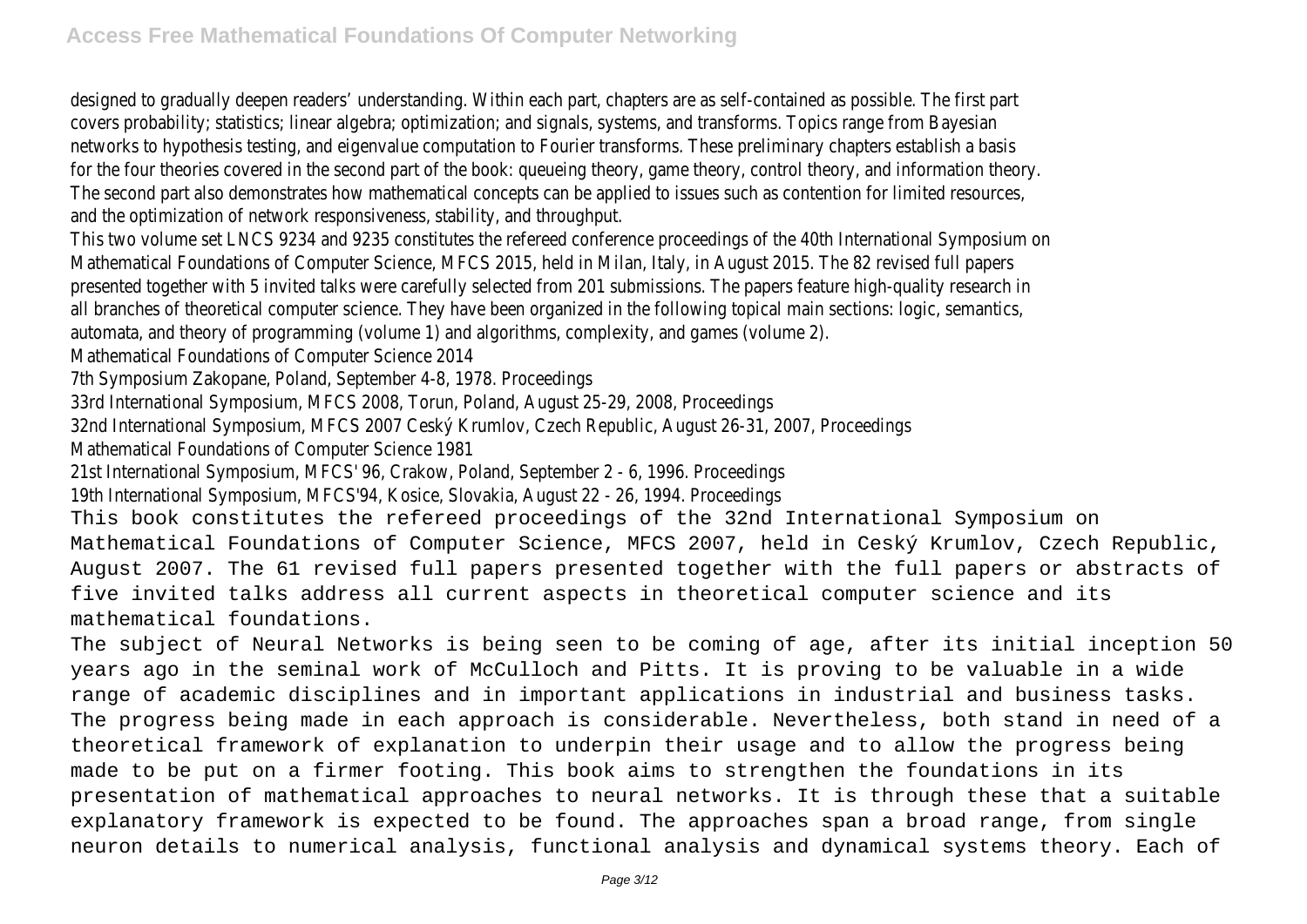these avenues provides its own insights into the way neural networks can be understood, both for artificial ones and simplified simulations. As a whole, the publication underlines the importance of the ever-deepening mathematical understanding of neural networks. This book constitutes the refereed proceedings of the 23rd International Symposium on the Mathematical Foundations of Computer Science, MFCS'98, held in Brno, Czech Republic, in August 1998. The 71 revised full papers presented were carefully reviewed and selected from a total of 168 submissions. Also included are 11 full invited surveys by prominent leaders in the area. The papers are organized in topical sections on problem complexity; logic, semantics, and automata; rewriting; automata and transducers; typing; concurrency, semantics, and logic; circuit complexity; programming; structural complexity; formal languages; graphs; Turing complexity and logic; binary decision diagrams, etc..

This open access book constitutes the proceedings of the 23rd International Conference on Foundations of Software Science and Computational Structures, FOSSACS 2020, which took place in Dublin, Ireland, in April 2020, and was held as Part of the European Joint Conferences on Theory and Practice of Software, ETAPS 2020. The 31 regular papers presented in this volume were carefully reviewed and selected from 98 submissions. The papers cover topics such as categorical models and logics; language theory, automata, and games; modal, spatial, and temporal logics; type theory and proof theory; concurrency theory and process calculi; rewriting theory; semantics of programming languages; program analysis, correctness, transformation, and verification; logics of programming; software specification and refinement; models of concurrent, reactive, stochastic, distributed, hybrid, and mobile systems; emerging models of computation; logical aspects of computational complexity; models of software security; and logical foundations of data bases.?

27th International Symposium, MFCS 2002, Warsaw, Poland, August 26-30, 2002. Proceedings Mathematical Foundations for Signal Processing, Communications, and Networking 35th International Symposium, MFCS 2010, Brno, Czech Republic, August 23-27, 2010, Proceedings Mathematics for Machine Learning

12th Symposium held at Bratislava, Czechoslovakia, August 25-29, 1986. Proceedings Mathematical Foundations of Computer Science 2009

Mathematical Approaches to Neural Networks

This volume constitutes the refereed proceedings of the 36th International Symposium on Mathematical Foundations of Computer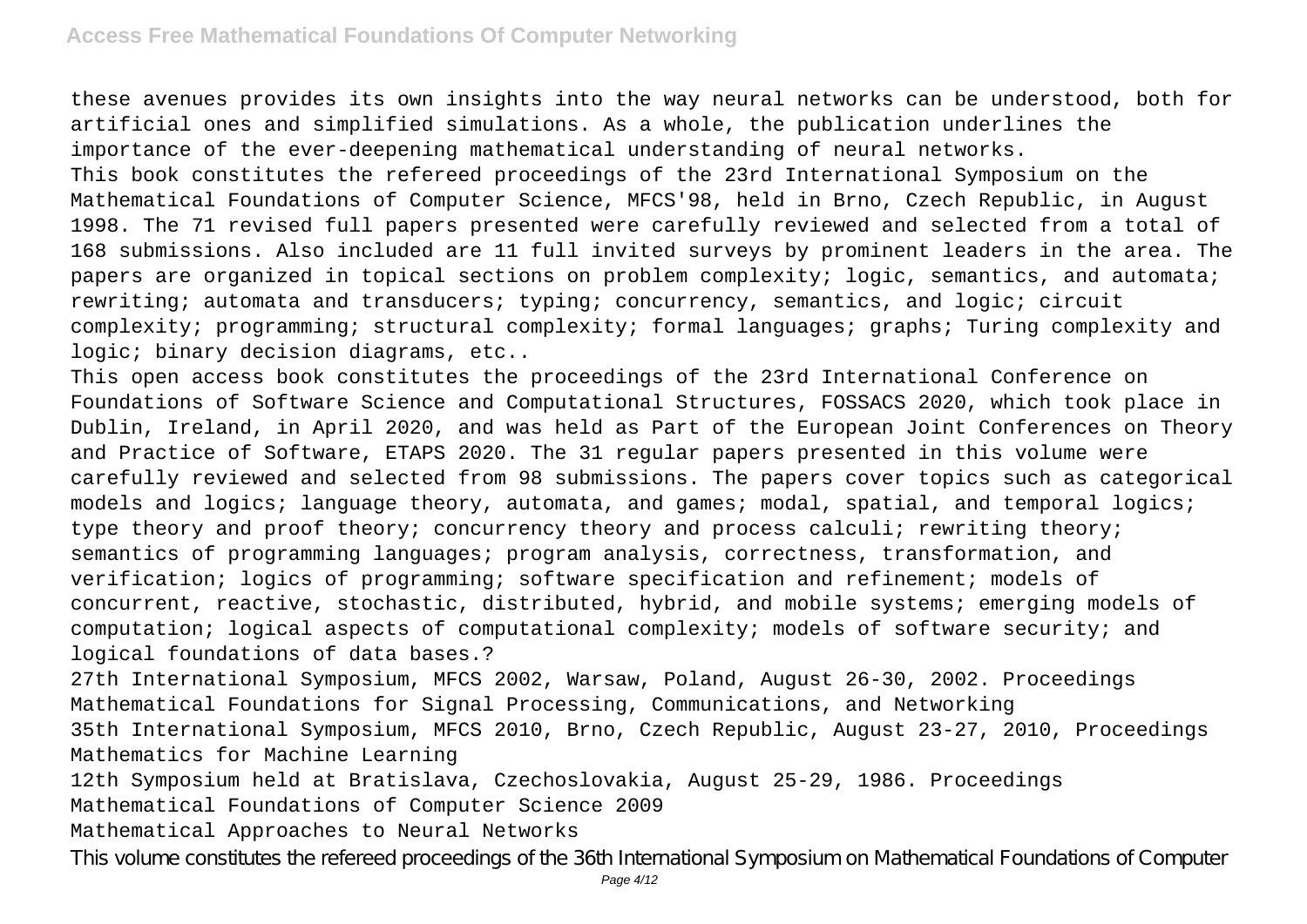Science, MFCS 2011, held in Warsaw, Poland, in August 2011. The 48 revised full papers presented together with 6 invited talks were carefully reviewed and selected from 129 submissions. Topics covered include algorithmic game theory, algorithmic learning theory, algorithms and data structures, automata, grammars and formal languages, bioinformatics, complexity, computational geometry, computer-assisted reasoning, concurrency theory, cryptography and security, databases and knowledge-based systems, formal specifications and program development, foundations of computing, logic in computer science, mobile computing, models of computation, networks, parallel and distributed computing, quantum computing, semantics and verification of programs, and theoretical issues in artificial intelligence.

Distills key concepts from linear algebra, geometry, matrices, calculus, optimization, probability and statistics that are used in machine learning.

The 2009 International Conference on High-Performance Networking, Computing and Communication Systems and the 2009 International Conference on Theoretical and Mathematical Foundations of Computer Science (ICHCC -ICTMF 2009) were held during December 13–14, 2009, in Sanya, Hainan Island, China. ICHCC -ICTMF 2009 was a comprehensive conference focused on the various aspects of advances in high-performance networking, computing, communication systems and mathematical foundations. The conferences provided a chance for academic and industry profe- ionals to discuss recent progress in the area of high-performance networking, com- ting, communication systems and mathematical foundations. The conferences were cosponsored by the Intelligent Information Technology Application Research Association, Hong Kong and Wuhan Institute of Technology, China. The goal was to bring together researchers from academia and industry as well as practitioners to share ideas, problems and solutions relating to the multifaceted aspects of this area. We received 60 submissions. Every paper was reviewed by three Program C- mittee members, and 15 were selected as regular papers for ICHCC -ICTMF 2009, representing a 25% acceptance rate for regular papers. The participants of the conference had the chance to hear from renowned keynote speakers Jun Wang from The Chinese University of Hong Kong, Hong Kong and Chin-Chen Chang from Feng Chia University, Taiwan. We thank Springer, who enthusiastically supported our conference. Thanks also go to Leonie Kunz for her wonderful editorial assistance. We would also like to thank the Program Chairs, - ganization staff, and the members of the Program Committees for their hard work.

This latest addition to the successful Network Biology series presents current methods for determining the entropy of networks, making it the first to cover the recently established Quantitative Graph Theory. An excellent international team of editors and contributors provides an up-to-date outlook for the field, covering a broad range of graph entropy-related concepts and methods. The topics range from analyzing mathematical properties of methods right up to applying them in real-life areas. Filling a gap in the contemporary literature this is an invaluable reference for a number of disciplines, including mathematicians, computer scientists, computational biologists, and structural chemists.

Mathematical Foundations of Computer Science 2008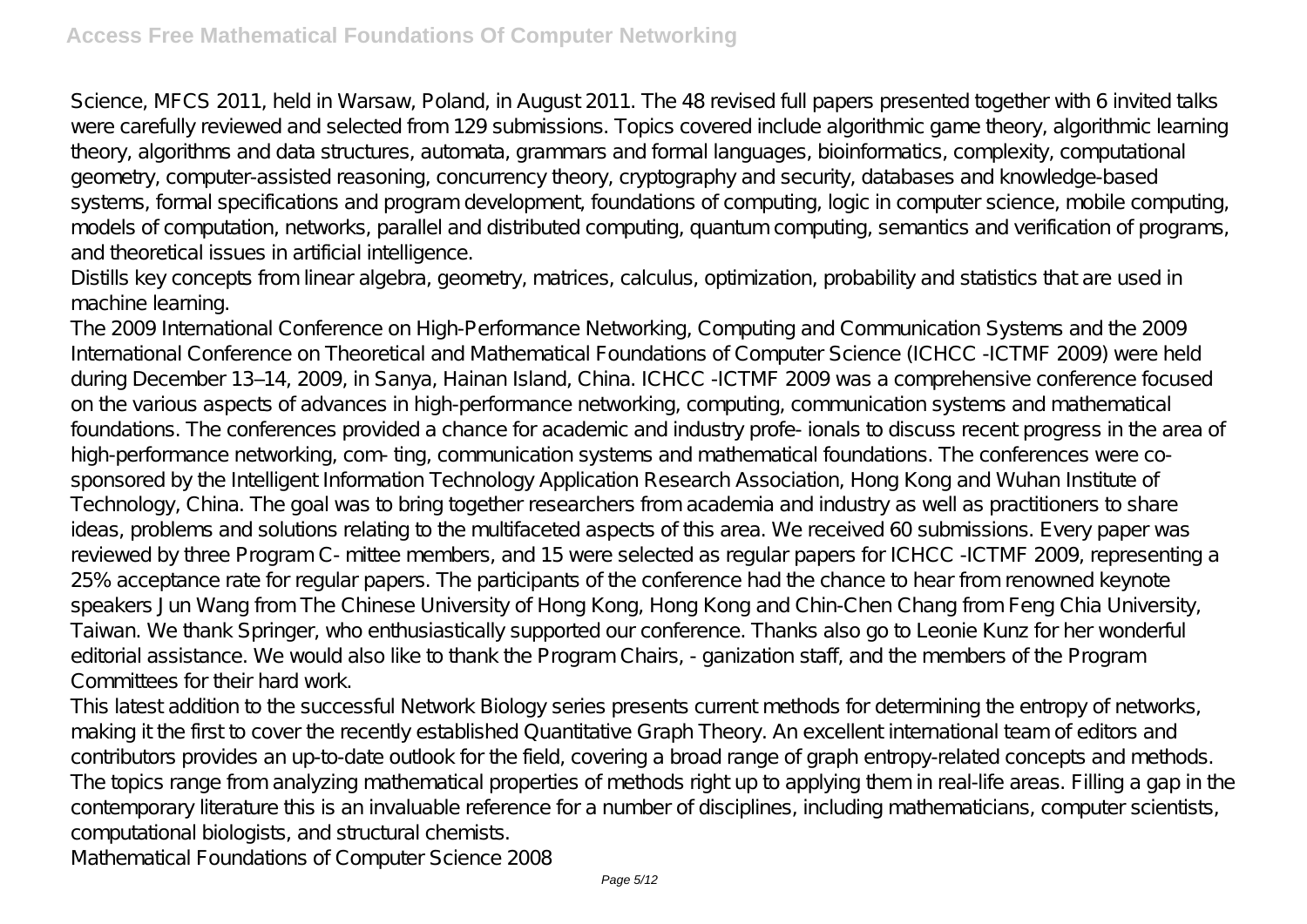Mathematical Foundations of Computer Science 1978 Mathematical Foundations of Computer Science 1996 23rd International Symposium, MFCS'98, Brno, Czech Republic, August 24-28, 1998 Mathematical Foundations of Computer Science 2005 34th International Symposium, MFCS 2009, Novy Smokovec, High Tatras, Slovakia, August 24-28, 2009, Proceedings 26th International Symposium, MFCS 2001 Marianske Lazne, Czech Republic, August 27-31, 2001 Proceedings From the exciting history of its development in ancient times to the present day, Introduction to Cryptography with Mathematical Foundations and Computer Implementations provides a focused tour of the central concepts of cryptography. Rather than present an encyclopedic treatment of topics in cryptography, it delineates cryptographic concepts in chronological order, developing the mathematics as needed. Written in an engaging yet rigorous style, each chapter introduces important concepts with clear definitions and theorems. Numerous examples explain key points while figures and tables help illustrate more difficult or subtle concepts. Each chapter is punctuated with "Exercises for the Reader;" complete solutions for these are included in an appendix. Carefully crafted exercise sets are also provided at the end of each chapter, and detailed solutions to most odd-numbered exercises can be found in a designated appendix. The computer implementation section at the end of every chapter guides students through the process of writing their own programs. A supporting website provides an extensive set of sample programs as well as downloadable platform-independent applet pages for some core programs and algorithms. As the reliance on cryptography by business, government, and industry continues and new technologies for transferring data become available, cryptography plays a permanent, important role in day-to-day operations. This self-contained sophomore-level text traces the evolution of the field, from its origins through present-day cryptosystems, including public key cryptography and elliptic curve cryptography.

This volume contains 11 invited lectures and 42 communications presented at the 13th Conference on Mathematical Foundations of Computer Science, MFCS '88, held at Carlsbad, Czechoslovakia, August 29 - September 2, 1988. Most of the papers present material from the following four fields: - complexity theory, in particular structural complexity, - concurrency and parellelism, formal language theory, - semantics. Other areas treated in the proceedings include functional programming, inductive syntactical synthesis, unification algorithms, relational databases and incremental attribute evaluation.

Mathematical Foundations for Signal Processing, Communications, and Networking describes mathematical concepts and results important in the design, analysis, and optimization of signal processing algorithms, modern communication systems, and networks. Helping readers master key techniques and comprehend the current research literature, the book offers a comprehensive overview of methods and applications from linear algebra, numerical analysis, statistics, probability, stochastic processes, and optimization. From basic transforms to Monte Carlo simulation to linear programming, the text covers a broad range of mathematical techniques essential to understanding the concepts and results in signal processing, telecommunications,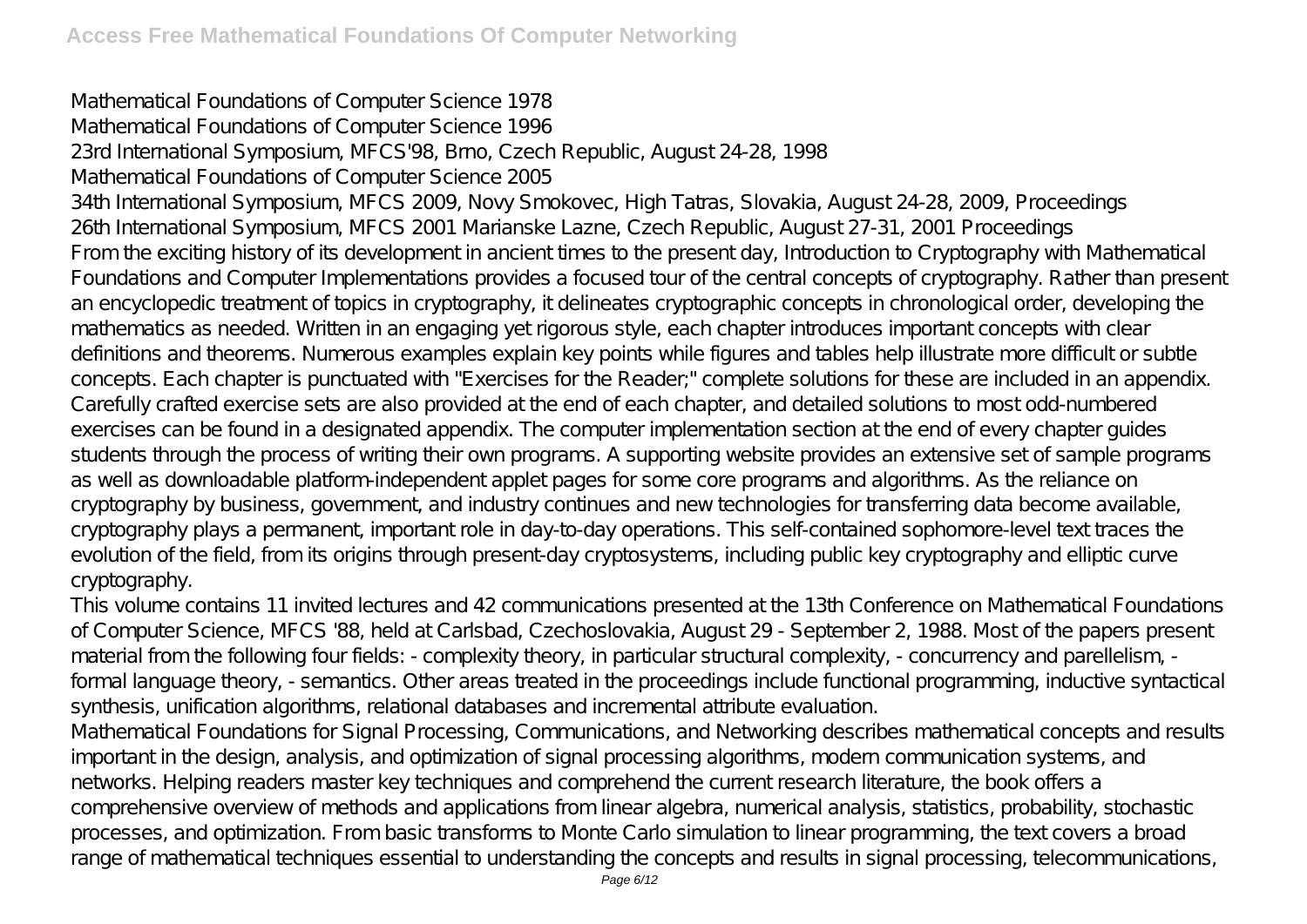and networking. Along with discussing mathematical theory, each self-contained chapter presents examples that illustrate the use of various mathematical concepts to solve different applications. Each chapter also includes a set of homework exercises and readings for additional study. This text helps readers understand fundamental and advanced results as well as recent research trends in the interrelated fields of signal processing, telecommunications, and networking. It provides all the necessary mathematical background to prepare students for more advanced courses and train specialists working in these areas. This volume constitutes the proceedings of the 19th International Symposium on Mathematical Foundations of Theoretical Computer Science, MFCS '94, held in Kosice, Slovakia in August 1994. MFCS '94 brought together specialists in theoretical fields of computer science from various countries in order to stimulate mathematical research in theoretical computer science. Besides 12 papers based on invited talks by renowned experts, the book contains 42 research contributions selected from a total of 112 submissions. All areas of theoretical computer science are presented, some from a particular mathematical point of view. Theory and Applications

Foundations of Chemical Reaction Network Theory

Formal Methods for Information Protection Technology. Task 2: Mathematical Foundations, Architecture and Principles of Implementation of Multi-Agent Learning Components for Attack Detection in Computer Networks

Mathematical and Algorithmic Foundations of the Internet

Foundations of Software Science and Computation Structures

Mathematical Foundations of Computer Science 1986

25th International Symposium, MFCS 2000 Bratislava, Slovakia, August 28 - September 1, 2000 Proceedings

This report results from a contract tasking St. Petersburg Institute For Informatics & Automation of the Russian Academy of Sciences as follows: Formal Methods for Information Protection Technology The use of open computer networks as an environment for exchange of information across the globe in distributed applications requires improved security measures on the network, in particular, to information resources used in applications. Integrity, confidentiality and availability of the network resources must be assured. To detect and suppress different types of computer unauthorized intrusions, modern network security systems (NSS) must be armed with various protection means and be able to accumulate experience in order to increase its ability to front against known types of intrusions, and to learn new types of intrusions. The project will perform three main tasks. 1. Develop a mathematical model and a tool that simulates various coordinated intrusion scenarios against computer networks; 2. Develop the mathematical foundations, architecture, and principles of implementation of autonomous-software-tool technology implementing the learning system for intrusion detection; 3. Develop the fundamentals, architecture and software for the computer security system based on multi-level encoding for information protection in mass application. Currently, scientific efforts in network security area are undertaken mainly in the development of the network defense mechanisms. Unfortunately, substantially less attention is paid to the study of the nature of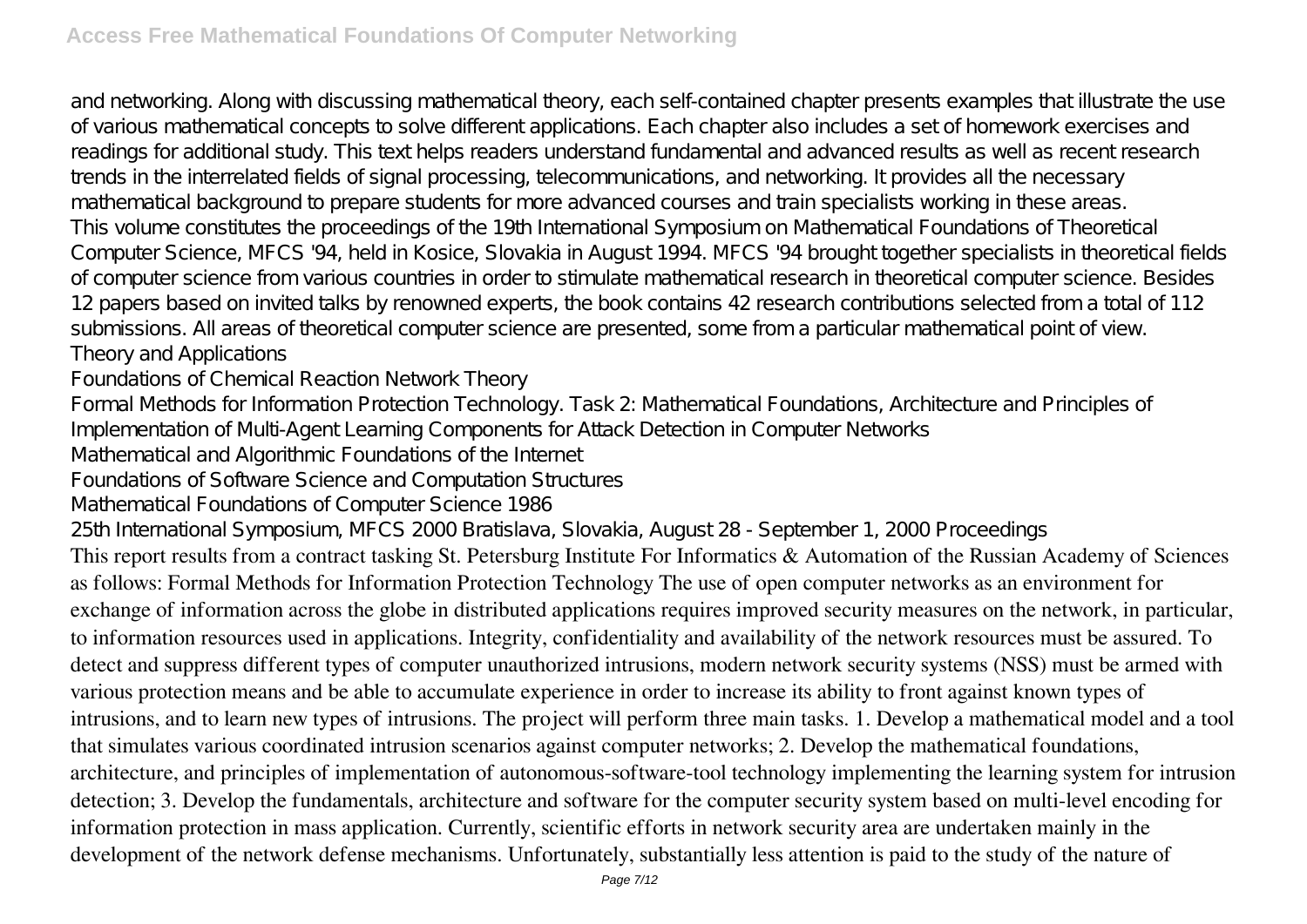intrusions and, in particular, remote distributed intrusion attempts. No appropriate tools for intrusion/attack simulation nor research on a formal framework for intrusion specification exists.

The use of open computer networks as an environment for exchange of information across the globe in distributed applications requires improved security measures on the network, in particular, to information resources used in applications. Integrity, confidentiality and availability of the network resources must be assured. To detect and suppress different types of computer unauthorized intrusions, modern network security systems (NSS) must be armed with various protection means and be able to accumulate experience in order to increase its ability to front against known types of intrusions, and to learn new types of intrusions. The project will perform three main tasks. 1. Develop a mathematical model and a tool that simulates various coordinated intrusion scenarios against computer networks; 2. Develop the mathematical foundations, architecture, and principles of implementation of autonomous-software-tool technology implementing the learning system for intrusion detection; 3. Develop the fundamentals, architecture and software for the computer security system based on multi-level encoding for information protection in mass application. To detect and suppress different types of computer intrusions, modern NSS must be able to accumulate experience in order to increase its ability to front against known type of attacks/intrusions and to learn unknown simple and complex, local and distributed types of attacks. This requires the use of a powerful intelligent learning subsystem (LS) in NSS. That is why the second task of the project concerns to the development of the formal model, architecture, and software prototype of the autonomous intelligent learning system for detection of the attacks/intrusions against computer network.

This book constitutes the refereed post-conference proceedings of the Second International Andrei Ershov Memorial Conference on System Informatics, held in Akademgorodok, Novosibirsk, Russia, in June 1996. The 27 revised full papers presented together with 9 invited contributions were thoroughly refereed for inclusion in this volume. The book is divided in topical sections on programming methodology, artificial intelligence, natural language processing, machine learning, dataflow and concurrency models, parallel programming, supercompilation, partial evaluation, object-oriented programming, semantics and abstract interpretation, programming and graphical interfaces, and logic programming.

This book constitutes the refereed proceedings of the 33rd International Symposium on Mathematical Foundations of Computer Science, MFCS 2008, held in Torun, Poland, in August 2008. The 45 revised full papers presented together with 5 invited lectures were carefully reviewed and selected from 119 submissions. All current aspects in theoretical computer science and its mathematical foundations are addressed, ranging from algorithmic game theory, algorithms and data structures, artificial intelligence, automata and formal languages, bioinformatics, complexity, concurrency and petrinets, cryptography and security, logic and formal specifications, models of computations, parallel and distributed computing, semantics and verification.

Theoretical and Mathematical Foundations of Computer Science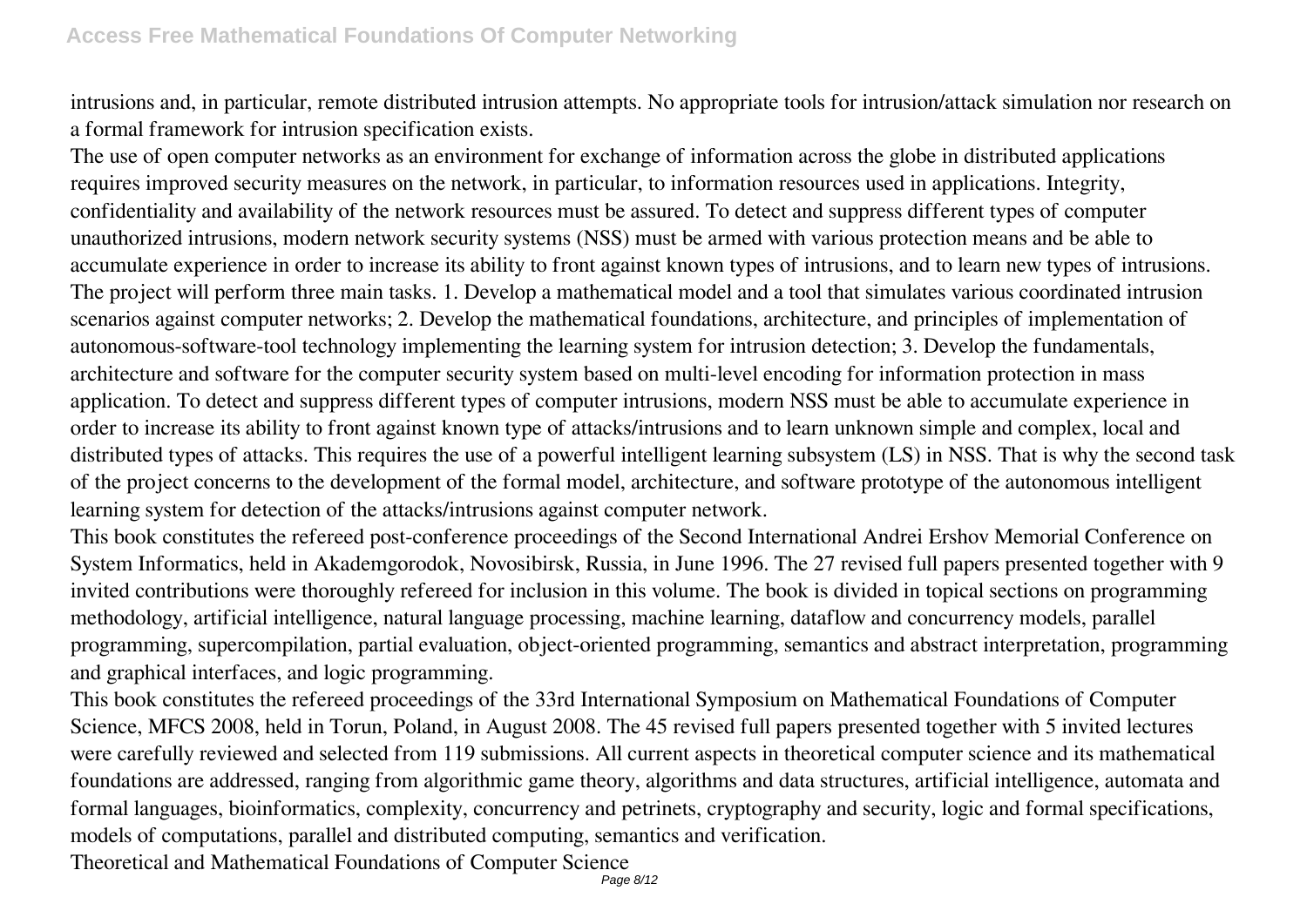### Mathematical Foundations of Computer Science 2007

22nd International Symposium, MFCS'97, Bratislava, Slovakia, August 25-29, 1997, Proceedings Second International Conference, ICTMF 2011, Singapore, May 5-6, 2011, Revised Selected Papers Mathematical Foundations of Computer Science 2000 Second International Conference, ICQE 2020, Malibu, CA, USA, February 1-3, 2021, Proceedings *This volume constitutes the refereed proceedings of the 35th International Symposium on Mathematical Foundations of Computer Science, MFCS 2010, held in Brno, Czech Republic, in August 2010. The 56 revised full papers presented together with 5 invited talks were carefully reviewed and selected from 149 submissions. Topics covered include algorithmic game theory, algorithmic learning theory, algorithms and data structures, automata, grammars and formal languages, bioinformatics, complexity, computational geometry, computer-assisted reasoning, concurrency theory, cryptography and security, databases and knowledge-based systems, formal specifications and program development, foundations of computing, logic in computer science, mobile computing, models of computation, networks, parallel and distributed computing, quantum computing, semantics and verification of programs, and theoretical issues in artificial intelligence.*

*This two volume set LNCS 8634 and LNCS 8635 constitutes the refereed conference proceedings of the 39th International Symposium on Mathematical Foundations of Computer Science, MFCS 2014, held in Budapest, Hungary, in August 2014. The 95 revised full papers presented together with 6 invited talks were carefully selected from 270 submissions. The focus of the conference was on following topics: Logic, Semantics, Automata, Theory of Programming, Algorithms, Complexity, Parallel and Distributed Computing, Quantum Computing, Automata, Grammars and Formal Languages, Combinatorics on Words, Trees and Games.*

*This book constitutes the refereed proceedings of the 34th International Symposium on Mathematical Foundations of Computer Science, MFCS 2009, held in Novy Smokovec, High Tatras, Slovakia, in August 2009. The 56 revised full papers presented together with 7 invited lectures were carefully reviewed and selected from 148 submissions. All current aspects in theoretical computer science and its mathematical foundations are addressed, including algorithmic game theory, algorithmic tearning theory, algorithms and data structures, automata, grammars and formal languages, bioinformatics, complexity, computational geometry, computer-assisted reasoning, concurrency theory, cryptography and security, databases and knowledge-based systems, formal specifications and program development, foundations of computing, logic in computer science, mobile computing, models of computation, networks, parallel and distributed*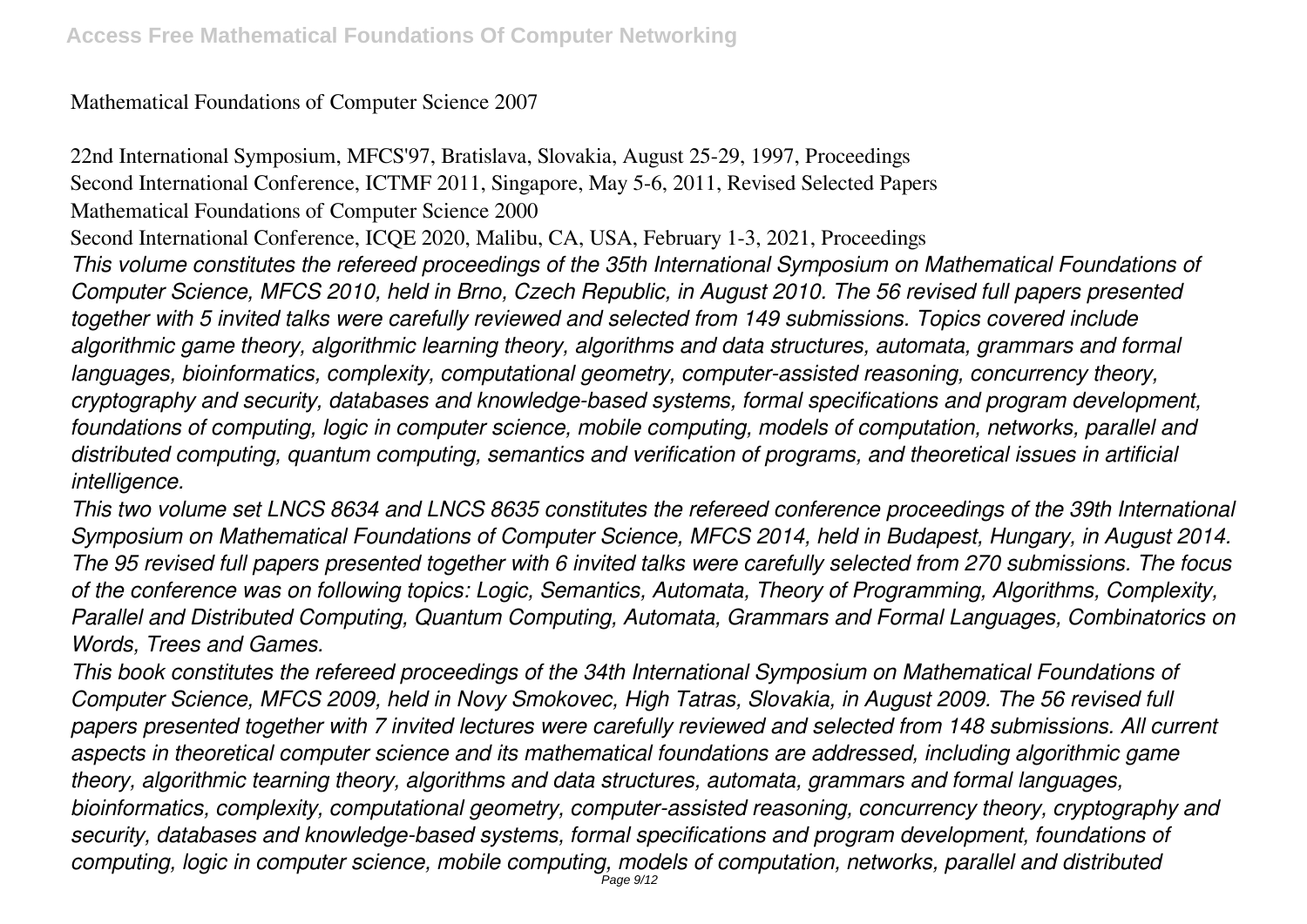*computing, quantum computing, semantics and verification of programs, theoretical issues in artificial intelligence. This book constitutes the refereed proceedings of the 21st International Symposium on Mathematical Foundations of Computer Science, MFCS '96, held in Crakow, Poland in September 1996. The volume presents 35 revised full papers selected from a total of 95 submissions together with 8 invited papers and 2 abstracts of invited talks. The papers included cover issues from the whole area of theoretical computer science, with a certain emphasis on mathematical and logical foundations. The 10 invited presentations are of particular value.*

*International Conferences, ICHCC 2009-ICTMF 2009, Sanya, Hainan Island, China, December 13-14, 2009. Proceedings 10th Symposium Strbske Pleso, Czechoslovakia, August 31- September 4, 1981. Proceedings*

*28th International Symposium, MFCS 2003, Bratislava, Slovakia, August 25-29, 2003, Proceedings*

*High Performance Networking, Computing, Communication Systems, and Mathematical Foundations*

*Mathematical Foundations of Computer Science 1977*

*Mathematical Foundations of Computer Science 2001*

*Mathematical Foundations of Computer Science 1998*

*"Dynamics of Information Systems" presents state-of-the-art research explaining the importance of information in the evolution of a distributed or networked system. This book presents techniques for measuring the value or significance of information within the context of a system. Each chapter reveals a unique topic or perspective from experts in this exciting area of research. This volume is intended for graduate students and researchers interested in the most recent developments in information theory and dynamical systems, as well as scientists in other fields interested in the application of these principles to their own area of study.*

*This book provides an authoritative introduction to the rapidly growing field of chemical reaction network theory. In particular, the book presents deep and surprising theorems that relate the graphical and algebraic structure of a reaction network to qualitative properties of the intricate system of nonlinear differential equations that the network induces. Over the course of three main parts, Feinberg provides a gradual transition from a tutorial on the basics of reaction network theory, to a survey of some of its principal theorems, and, finally, to a discussion of the theory's more technical aspects. Written with great clarity, this book will be of value to mathematicians and to mathematically-inclined biologists, chemists, physicists, and engineers who want to contribute to chemical reaction network theory or make use of its powerful results. This volume constitutes the refereed proceedings of the 37th International Symposium on Mathematical Foundations of Computer Science, MFCS 2012, held in Bratislava, Slovakia, in August 2012. The 63 revised full papers presented together with 8 invited talks were carefully reviewed and selected from 162 submissions. Topics covered include*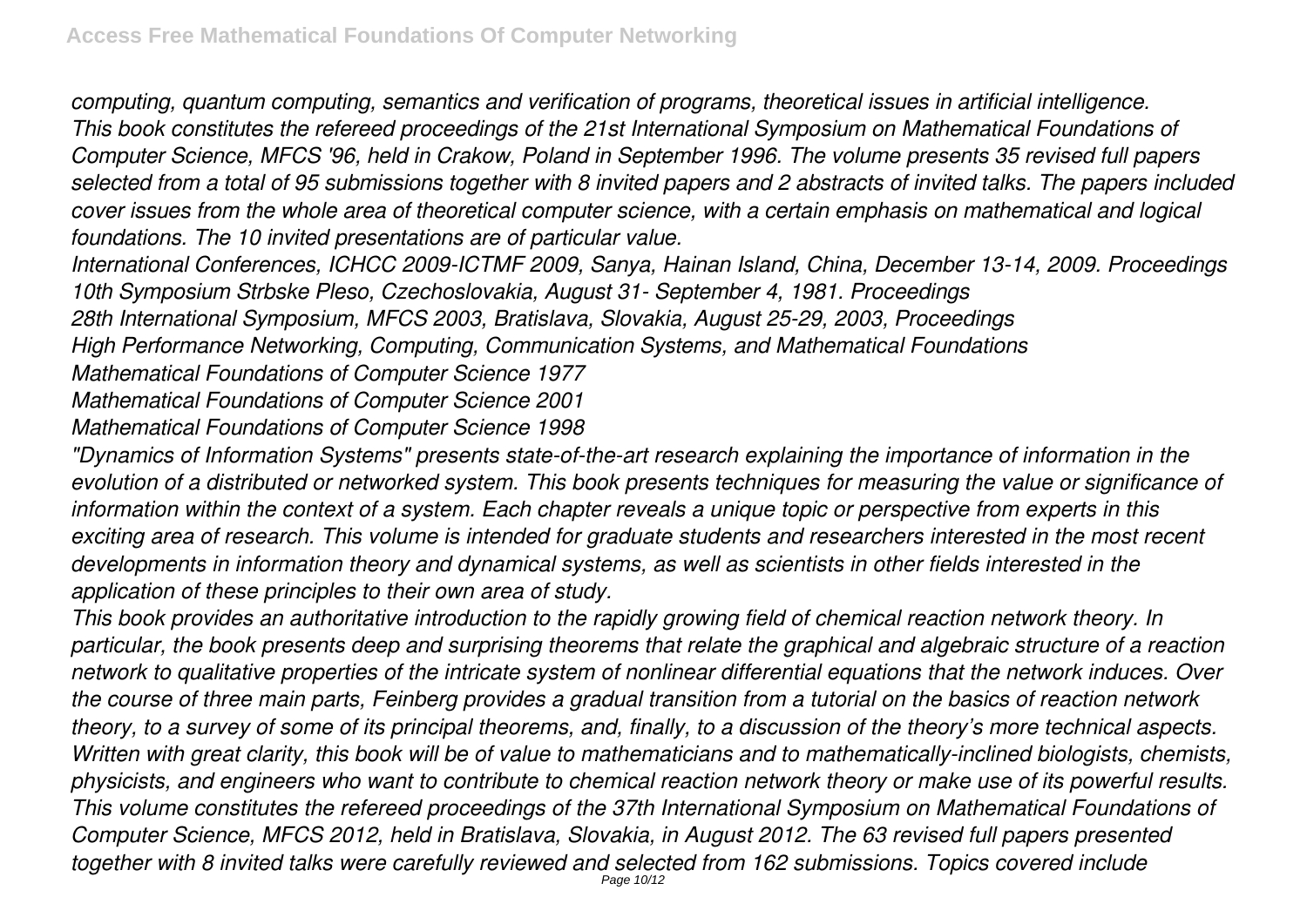*algorithmic game theory, algorithmic learning theory, algorithms and data structures, automata, formal languages, bioinformatics, complexity, computational geometry, computer-assisted reasoning, concurrency theory, databases and knowledge-based systems, foundations of computing, logic in computer science, models of computation, semantics and verification of programs, and theoretical issues in artificial intelligence.*

*This book constitutes the refereed proceedings of the Second International Conference on Quantitative Ethnography, ICQE 2020, held in February 2021. Due to the COVID-19 pandemic the conference has been postponed to 2021 and was held in online format. The 28 full papers were selected from 56 submissions. The contributions in this volume come from diverse fields and perspectives, and present the studies on advantages of using quantitative ethnography methods and techniques in a number of different domains and contexts, including ethnography and statistics, human interpretation and machine processing, etc.*

*36th International Symposium, MFCS 2011, Warsaw, Poland, August 22-26, 2011, Proceedings 13th Symposium Carlsbad, Czechoslovakia, August 29 - September 2, 1988. Proceedings*

*Mathematical Foundations of Computer Science 2015*

*Introduction to Cryptography with Mathematical Foundations and Computer Implementations*

*Advances in Quantitative Ethnography*

*Dynamics of Information Systems*

*Mathematical Foundations of Computer Science 2010*

**Mathematical Foundations of Computer NetworkingAddison-Wesley**

**This book constitutes the refereed proceedings of the 26th International Symposium on Mathematical Foundations of Computer Science, MFCS 2001, held in Marianske Lazne, Czech Republic in August 2001. The 51 revised full papers presented together with 10 invited contributions were carefully reviewed and selected from a total of 118 submissions. All current aspects of theoretical computer science are addressed ranging from mathematical logic and programming theory to algorithms, discrete mathematics, and complexity theory. Besides classical issues, modern topics like quantum computing are discussed as well.**

**39th International Symposium, MFCS 2014, Budapest, Hungary, August 26-29, 2014. Proceedings, Part II Mathematical Foundations and Applications of Graph Entropy Mathematical Foundations of Computer Science 1988 Mathematical Foundations of Computer Science 1994**

**30th International Symposium, MFCS 2005, Gdansk, Poland, August29-September 2. 2005, Proceedings**

**40th International Symposium, MFCS 2015, Milan, Italy, August 24-28, 2015, Proceedings, Part II**